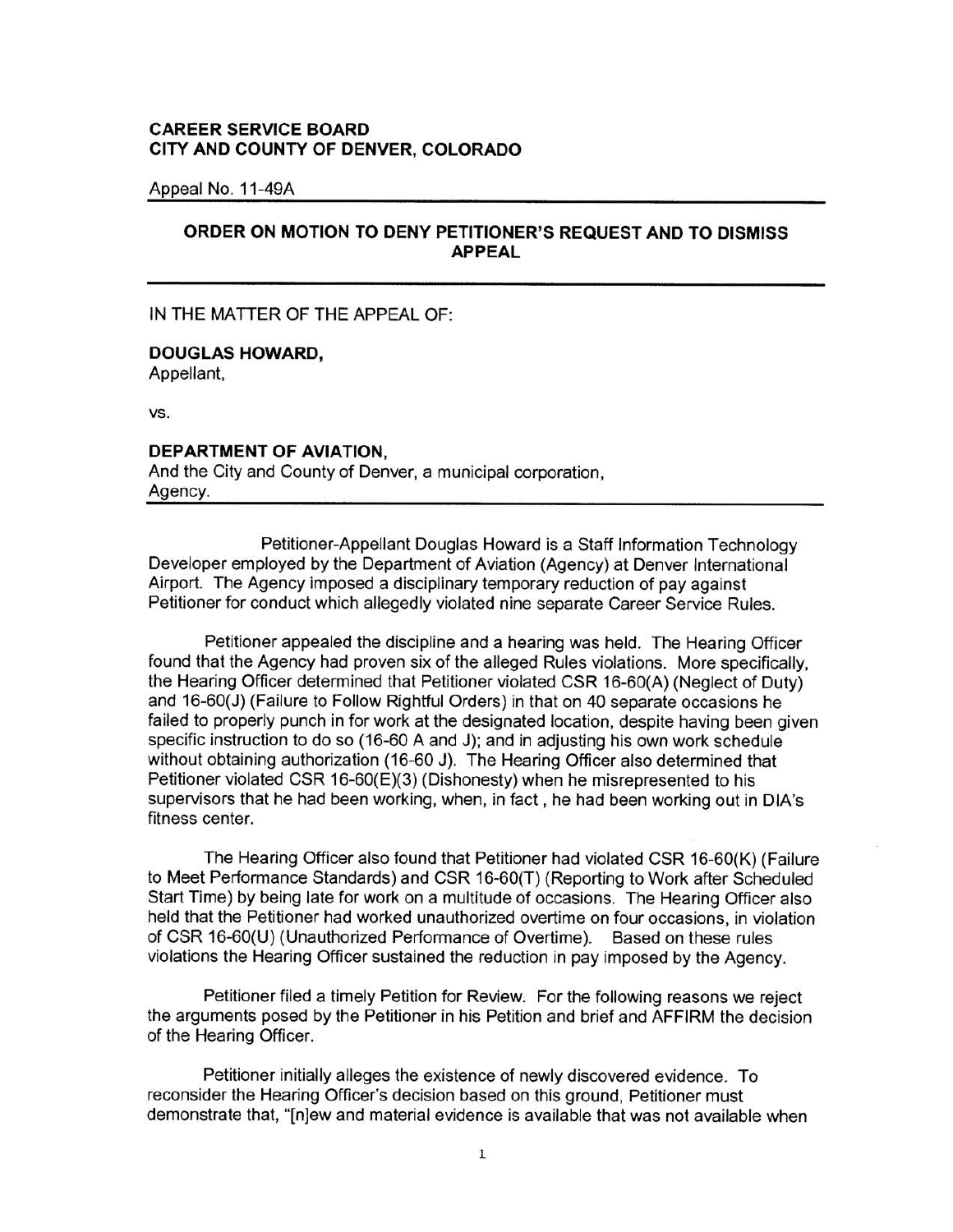the appeal was heard by the Hearing Officer" (CSR 19-61A). Specifically, Petitioner claims, "There is evidence in CSA records that were not available at the hearing that will show that management was not timely and careless with my PEP reviews not only in 2010 and 2011, but in fact, this has been the trend for the last 7 years." (Petitioner's brief, p. 2) This argument fails on several levels.

First, it is plain from the description of the allegedly new records, provided by Petitioner in his brief, these documents do not constitute "new" evidence. The documents were clearly in existence at the time the hearing was held and were available to the Petitioner for his use, had he or his attorney wanted to acquire them and use them at the hearing. What Petitioner really seems to be arguing is that his attorney should have adopted a different strategy and attempted to use the documents at hearing. This second guessing of legal strategy does not turn these documents into newly discovered evidence.

In addition, again, based on the description of the new evidence, we do not believe that the evidence is "material". Petitioner was disciplined for tardiness, untruthfulness, not following orders, and working unauthorized overtime. None of the documents he claims as newly discovered evidence appear to have any bearing on the issues for which Petitioner was disciplined. Consequently, Petitioner has not proven that the missing documents were material to this case.

Petitioner next claims we should reverse the Hearing Officer on the ground of policy setting precedent. Here, Petitioner attempts two policy arguments. First, he argues that it is policy that employees, including him, are permitted to punch in for the beginning of the work day at remote locations. We perceive two problems with this claim. First, even if this were to be a policy, we fail to see how the Hearing Officer's decision on this issue implicates considerations beyond the appeal at hand, as required by CSR 16-61 (C). Second, and maybe more important, is the fact that there is no support in the record proving the existence of any such policy. What the record does reflect, and the Hearing Officer found, was that Petitioner was specifically instructed to punch in at one location, and he consistently violated that directive and punched in at a different location.

Petitioner next argues that an employee is permitted to be seven minutes late for the start of his workday because Kronos, the City's time, attendance, and payroll system, allegedly has a seven-minute rounding feature which permits employees to be up to seven minutes late for the start of their work days before they can be deemed officially late. But we have reviewed the record and find no evidence supporting a claim that there is any such policy permitting employees to be seven minutes late for the start of their work day before they are officially considered late, regardless of how Kronos may record or keep track of time. We wish to make this perfectly clear. If a supervisor directs an employee to start work at a set time, and the employee is not at his or her work station, ready to begin work at that time, the employee is late.<sup>1</sup>

The Petitioner also takes issue with the finding that he worked unauthorized overtime. Again, we do not see how this finding implicates policy considerations

<sup>&</sup>lt;sup>1</sup> Petitioner also argued that the record did not demonstrate or prove he abused sick leave. But we do not see where the Agency charged petitioner with abusing sick leave, or anywhere in the decision where the Hearing Officer found Petitioner to be guilty of abusing sick leave.